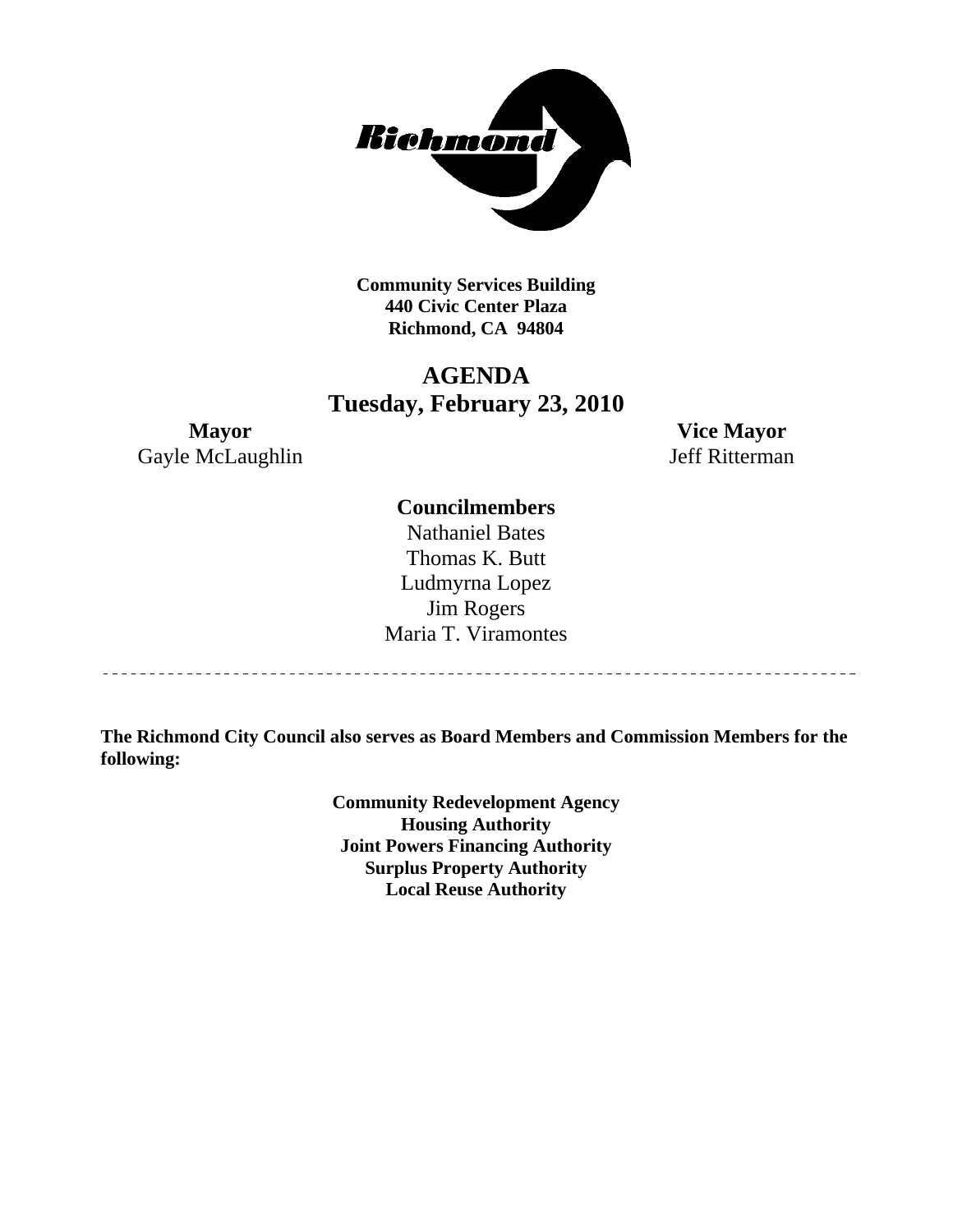# **MEETING PROCEDURES**

The City of Richmond encourages community participation at its City Council meetings and has established procedures that are intended to accommodate public input in a timely and time-sensitive way. As a courtesy to all members of the public who wish to participate in City Council meetings, please observe the following procedures:

**PUBLIC COMMENT ON AGENDA ITEMS:** Anyone who desires to address the City Council on items appearing on the agenda must complete and file a pink speaker's card with the City Clerk **prior** to the City Council's consideration of the item. Once the City Clerk has announced the item and discussion has commenced, no person shall be permitted to speak on the item other than those persons who have submitted their names to the City Clerk. Your name will be called when the item is announced for discussion. **Each speaker will be allowed TWO (2) MINUTES to address the City Council on NON-PUBLIC HEARING items listed on the agenda.** 

**OPEN FORUM FOR PUBLIC COMMENT:** Individuals who would like to address the City Council on matters not listed on the agenda or on **Presentations, Proclamations and Commendations, Report from the City Attorney, or Reports of Officers** may do so under Open Forum. All speakers must complete and file a pink speaker's card with the City Clerk **prior** to the commencement of Open Forum. **The amount of time allotted to individual speakers shall be determined based on the number of persons requesting to speak during this item. The time allocation for each speaker will be as follows: 15 or fewer speakers, a maximum of 2 minutes; 16 to 24 speakers, a maximum of 1 and one-half minutes; and 25 or more speakers, a maximum of 1 minute.** 

# **SPEAKERS ARE REQUESTED TO OCCUPY THE RESERVED SEATS IN THE FRONT ROW BEHIND THE SPEAKER'S PODIUM AS THEIR NAME IS ANNOUNCED BY THE CITY CLERK.**

**CONSENT CALENDAR:** Consent Calendar items are considered routine and will be enacted, approved or adopted by one motion unless a request for removal for discussion or explanation is received from the audience or the City Council. A member of the audience requesting to remove an item from the Consent Calendar must complete and file a speaker's card with the City Clerk **prior to the City Council's consideration of Item C, Agenda Review.** An item removed from the Consent Calendar may be placed anywhere on the agenda following the City Council's agenda review.

*The City Council's adopted Rules of Procedure recognize that debate on policy is healthy; debate on personalities is not. The Chairperson has the right and obligation to cut off discussion that is too personal, too loud, or too crude.* 

**\*\*\*\*\*\*\*\*\*\*\*\*\*\*\*\*\*\*\*\*\*\*\*\*\*\*\*\*\*\*\*\*\*\*\*\*\*\*\*\*\*\*\*\*\*\*\*\*\*\*\*\*\*\*\*\*\*\***

# **EVENING OPEN SESSION**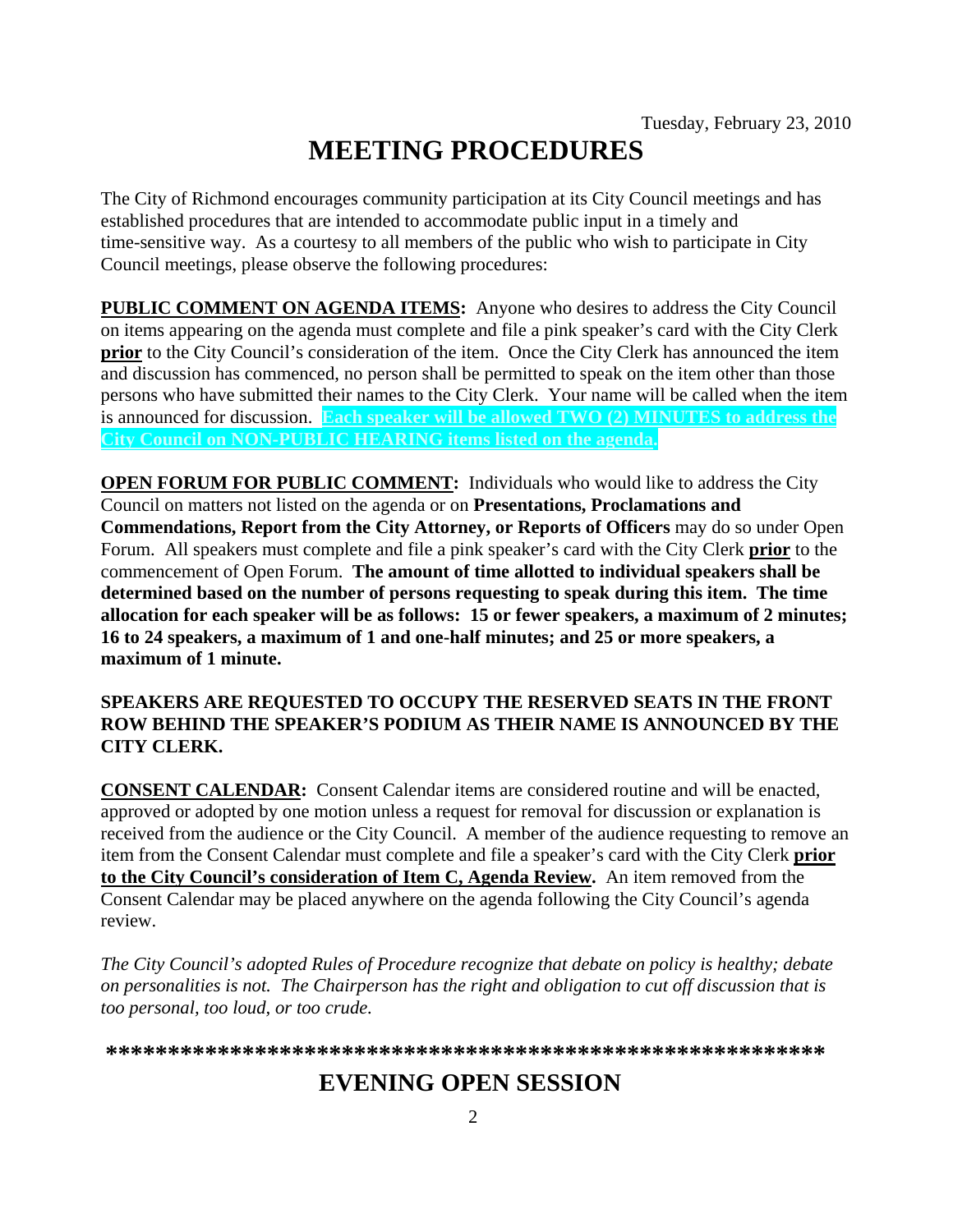Tuesday, February 23, 2010

5:00 p.m.

# **A. ROLL CALL**

# **B. PUBLIC COMMENT**

#### **C. ADJOURN TO CLOSED SESSION**

# **CLOSED SESSION**

Shimada Room of the Community Services Building

#### **A. CITY COUNCIL**

**A-1.** LIABILITY CLAIMS - PENDING LITIGATION (Government Code Section 54956.9):

McClarin vs. City of Richmond

**A-2.** CONFERENCE WITH LEGAL COUNSEL - EXISTING LITIGATION (Subdivision [a] of Government Code Section 54956.9):

Citizens of East Shore Park vs. City of Richmond

Communities for a Better Environment vs. City of Richmond, et al.

Chevron vs. City of Richmond (two cases)

**A-3.** CONFERENCE WITH REAL PROPERTY NEGOTIATOR (Government Code Section 54956.8):

> Property: Point Molate (site of former Naval Shipyard Depot) Agency Negotiators: Bill Lindsay and Janet Schneider Negotiating Party: Upstream Point Molate LLC Under Negotiation: Price and Terms of Payment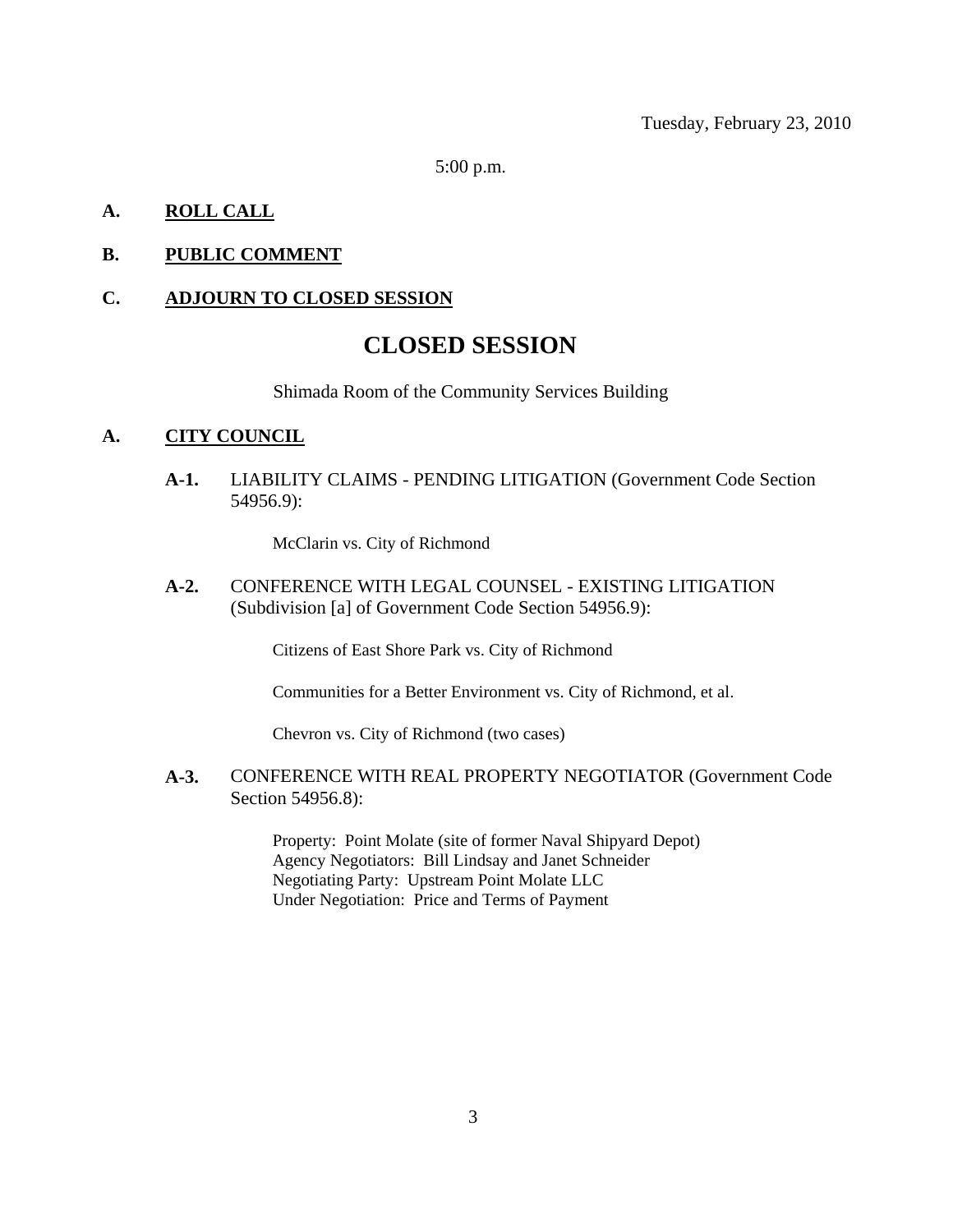# **RICHMOND CITY COUNCIL**

6:30 p.m.

# **PLEDGE TO THE FLAG**

**A. ROLL CALL**

# **B. STATEMENT OF CONFLICT OF INTEREST**

- **C. OPEN FORUM FOR PUBLIC COMMENT**
- **D. AGENDA REVIEW**

# **E. PRESENTATIONS, PROCLAMATIONS, AND COMMENDATIONS**

- **E-1.** Presentation of a Certificate of Recognition to Globe Publisher Vern Whitmore, who was recently named the president of the West Coast Black Publishers Association - Mayor McLaughlin and Councilmembers Bates, Viramontes, and Lopez (620-6581).
- **E-2.** Proclamation declaring March 2010 American Red Cross Month Mayor's Office (Mayor McLaughlin 620-6503).
- **E-3.** Presentation of a Certificate of Recognition to Laura Johnson for receiving the 2010 Assembly District 14 Woman of the Year Award - Mayor McLaughlin and Councilmember Bates (620-6581).

# **F. REPORT FROM THE CITY ATTORNEY OF FINAL DECISIONS MADE AND NON-CONFIDENTIAL DISCUSSIONS HELD DURING CLOSED SESSION**

# **G. STUDY SESSION**

**G-1.** Presentation by Ecocity Builders, a Bay Area nonprofit dedicated to reshaping cities for long-term health of human and natural systems, and their community partner organization, the Village Bottoms Neighborhood Association, for creating Richmond Urban Villages - Mayor's Office (Mayor McLaughlin 620- 6503 and Vice Mayor Jeff Ritterman 620-6581).